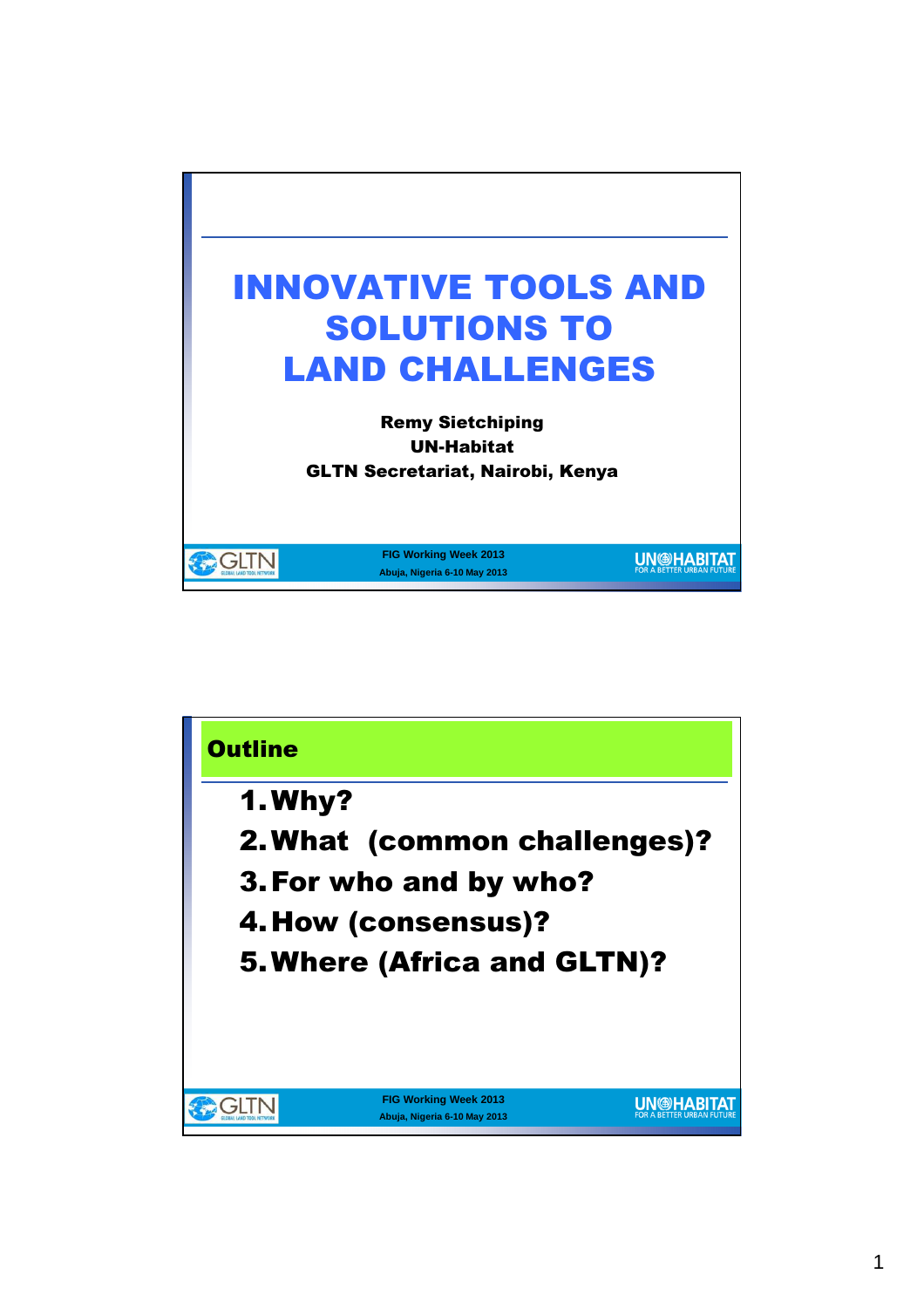

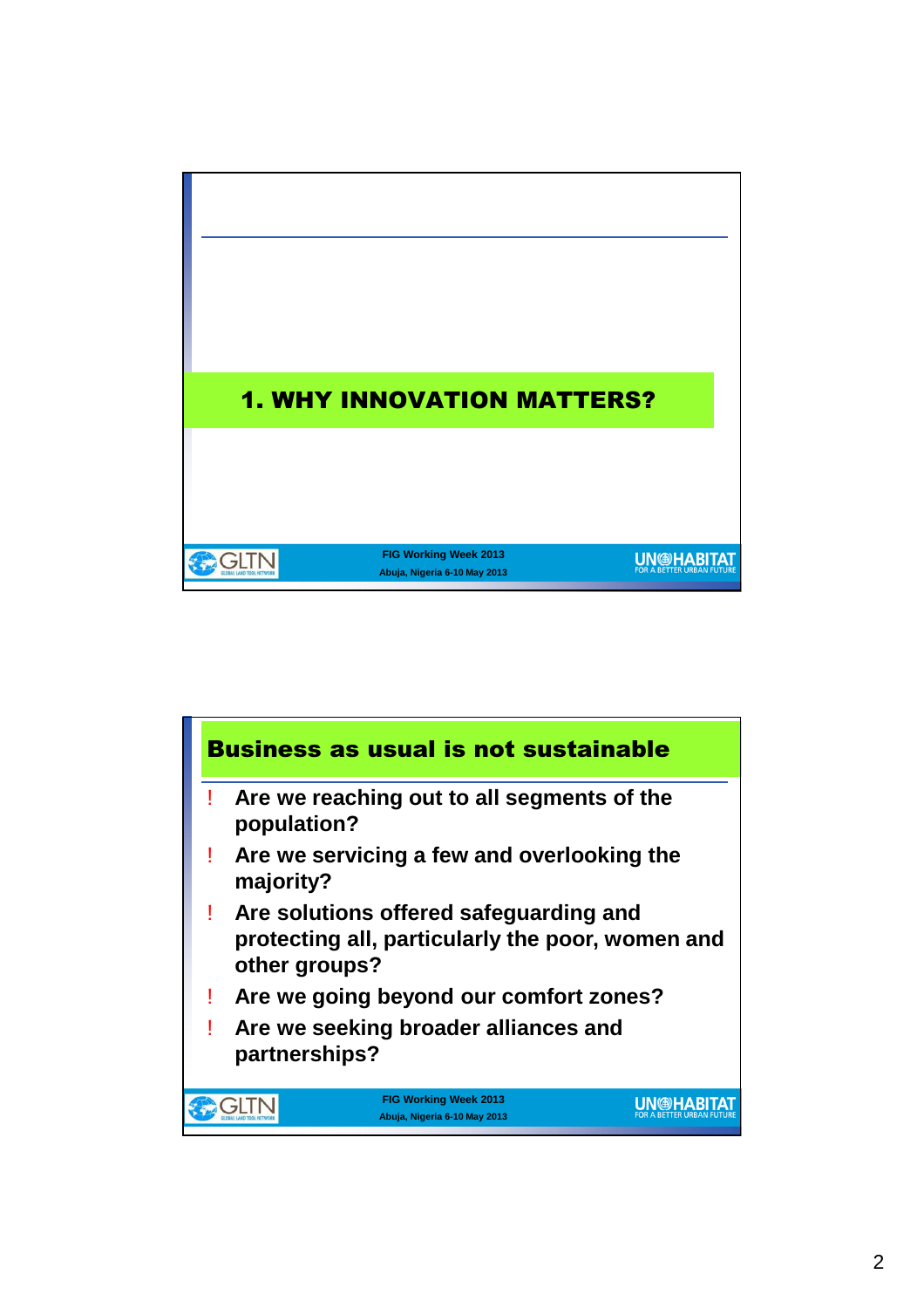

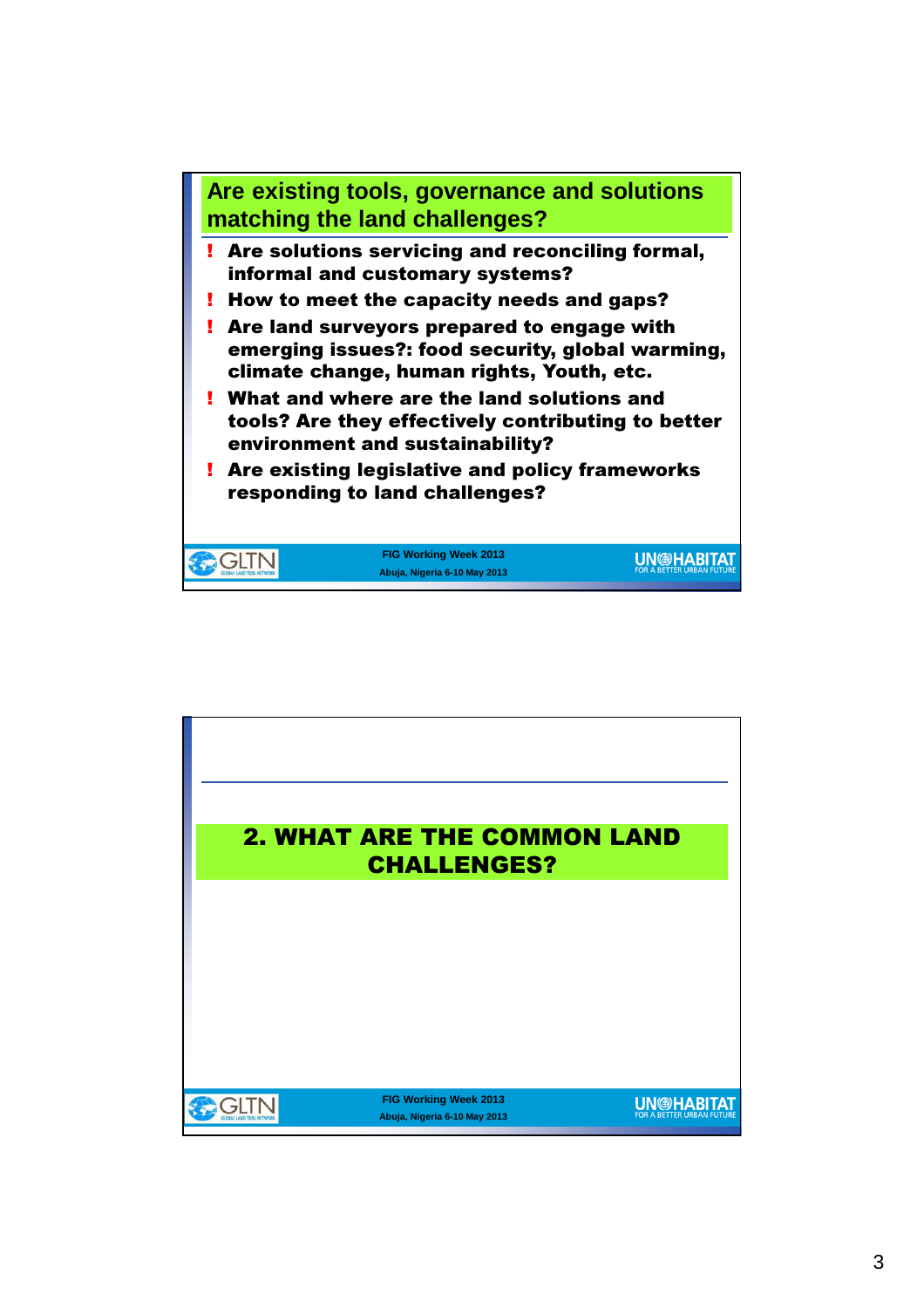

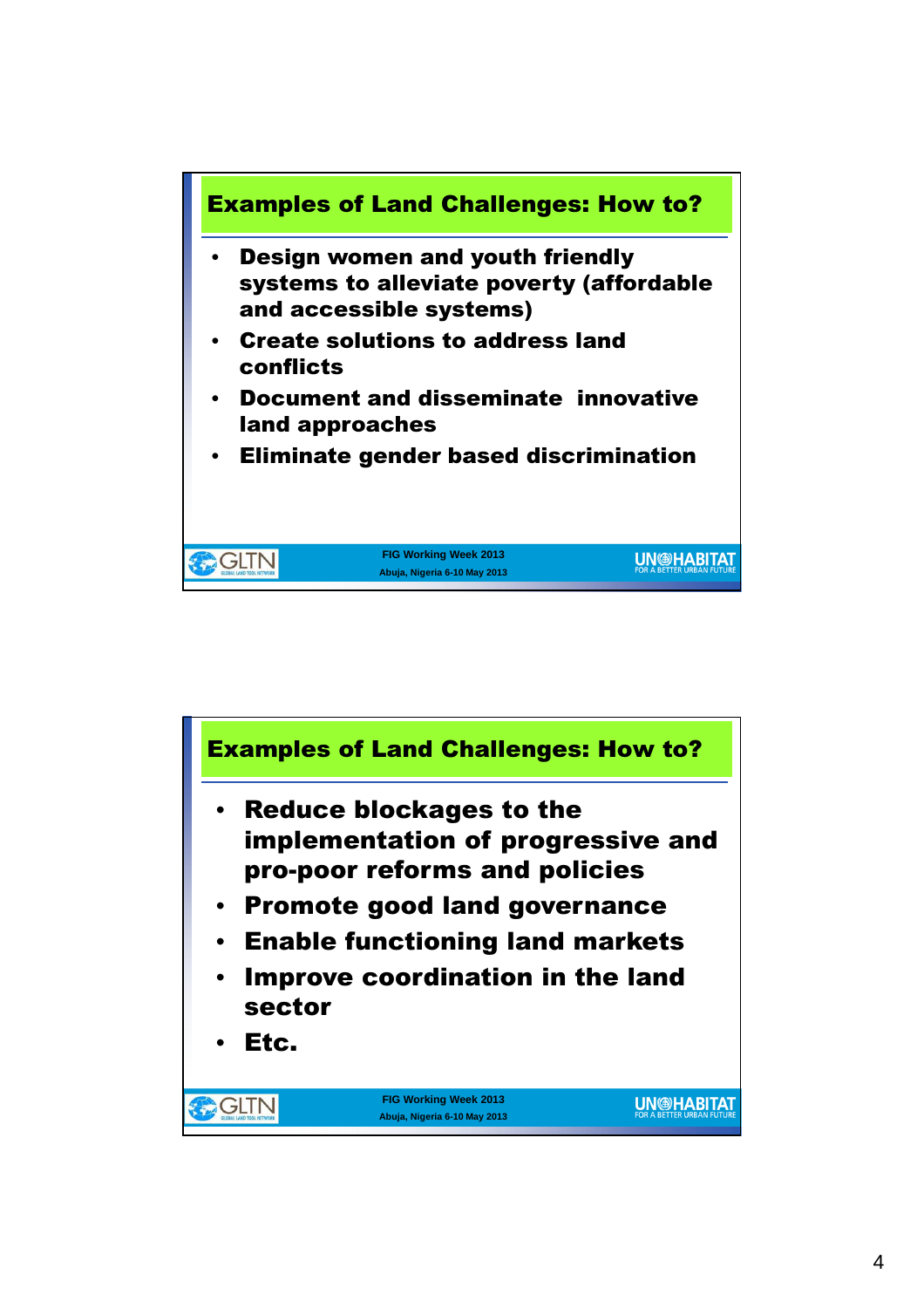

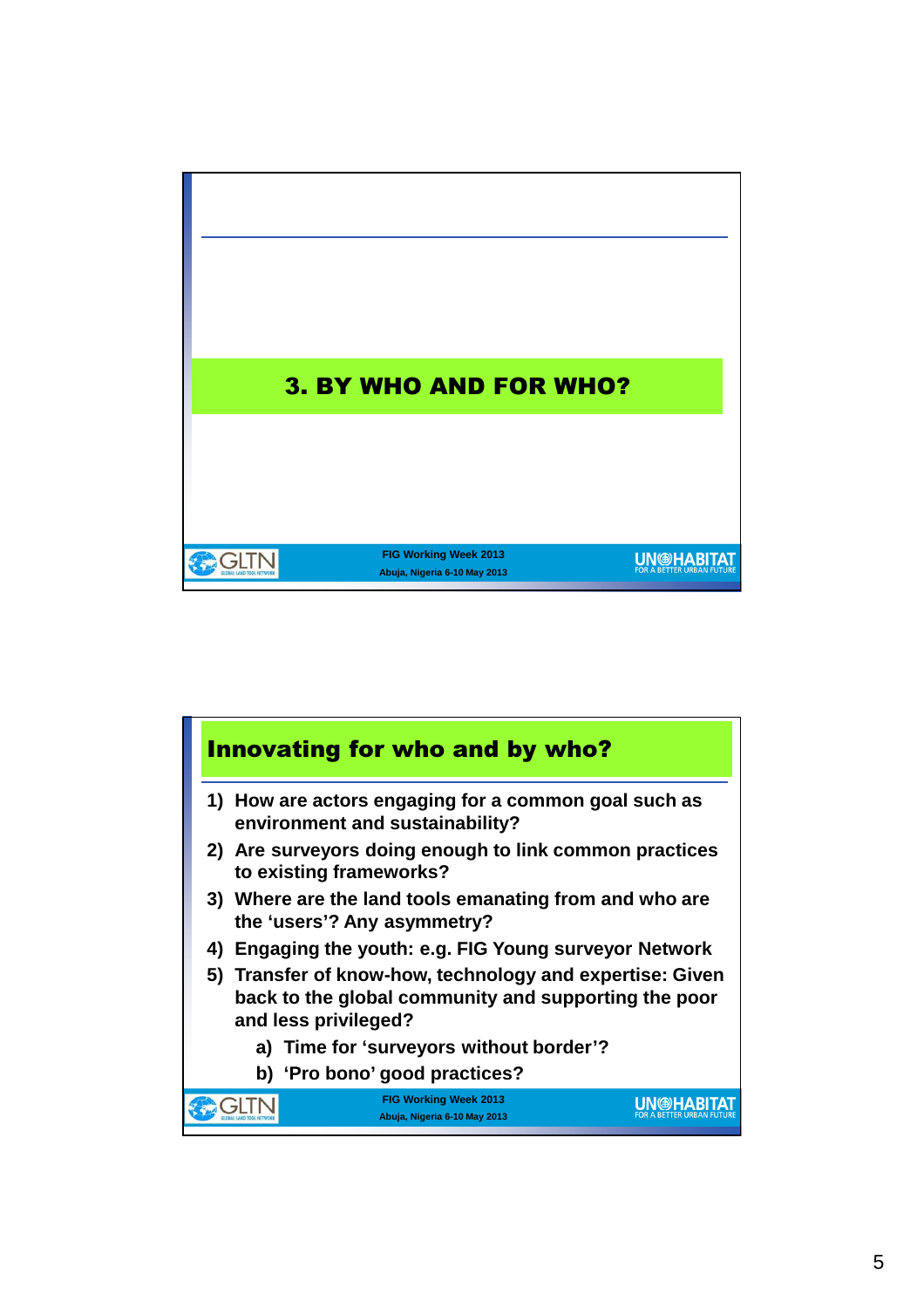

| (a) Continuum of continuums                                                                                                                                                                                                                                                           |                                                              |                                   |  |  |
|---------------------------------------------------------------------------------------------------------------------------------------------------------------------------------------------------------------------------------------------------------------------------------------|--------------------------------------------------------------|-----------------------------------|--|--|
| Rationale: Tenure security is important, Not one size fits all,<br><b>Fit-for-purposes;</b><br><b>Addresses: Range of rights and responsibilities, Catering for</b><br>the poor, women, youth and other vulnerable group; based<br>on common practices; affordability, sustainability |                                                              |                                   |  |  |
| <b>From</b><br>(focusing on individual)                                                                                                                                                                                                                                               |                                                              | To<br><b>More/majority</b>        |  |  |
| <b>One size-fits-all</b>                                                                                                                                                                                                                                                              |                                                              | Use-as-you-go                     |  |  |
| <b>Fix and single document</b>                                                                                                                                                                                                                                                        |                                                              | Multiple, choices, democratic     |  |  |
| <b>Avoiding complexity</b>                                                                                                                                                                                                                                                            |                                                              | <b>Embracing complexity</b>       |  |  |
| Top-down                                                                                                                                                                                                                                                                              |                                                              | <b>Bottom-up and demand/needs</b> |  |  |
|                                                                                                                                                                                                                                                                                       | <b>FIG Working Week 2013</b><br>Abuja, Nigeria 6-10 May 2013 |                                   |  |  |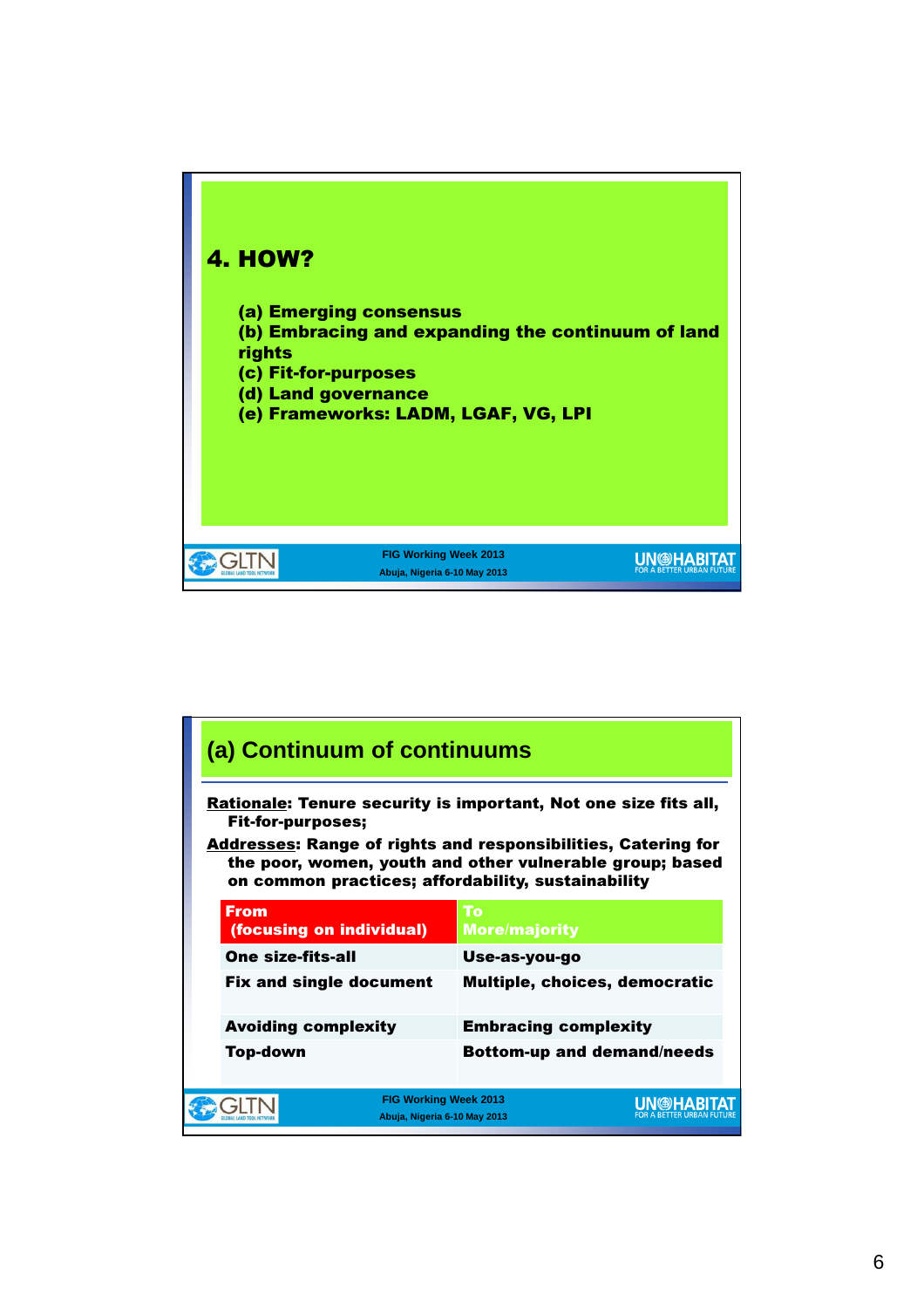| (b) Fit-for-purposes: expanding the scope                    |                               |  |  |  |
|--------------------------------------------------------------|-------------------------------|--|--|--|
| Emerging thinking and shift in the surveying field           |                               |  |  |  |
| From                                                         |                               |  |  |  |
| <b>Enabling (spatial frameworks,</b><br><b>LADM)</b>         | <b>Fit-for purposes</b>       |  |  |  |
| <b>One</b>                                                   | <b>Many</b>                   |  |  |  |
| <b>Uniformity</b>                                            | <b>Diversity/Complexity</b>   |  |  |  |
| <b>Accuracy</b>                                              | <b>Adjustment/flexibility</b> |  |  |  |
| <b>Technology-driven</b>                                     | <b>Demand/need driven</b>     |  |  |  |
| <b>FIG Working Week 2013</b><br>Abuja, Nigeria 6-10 May 2013 |                               |  |  |  |

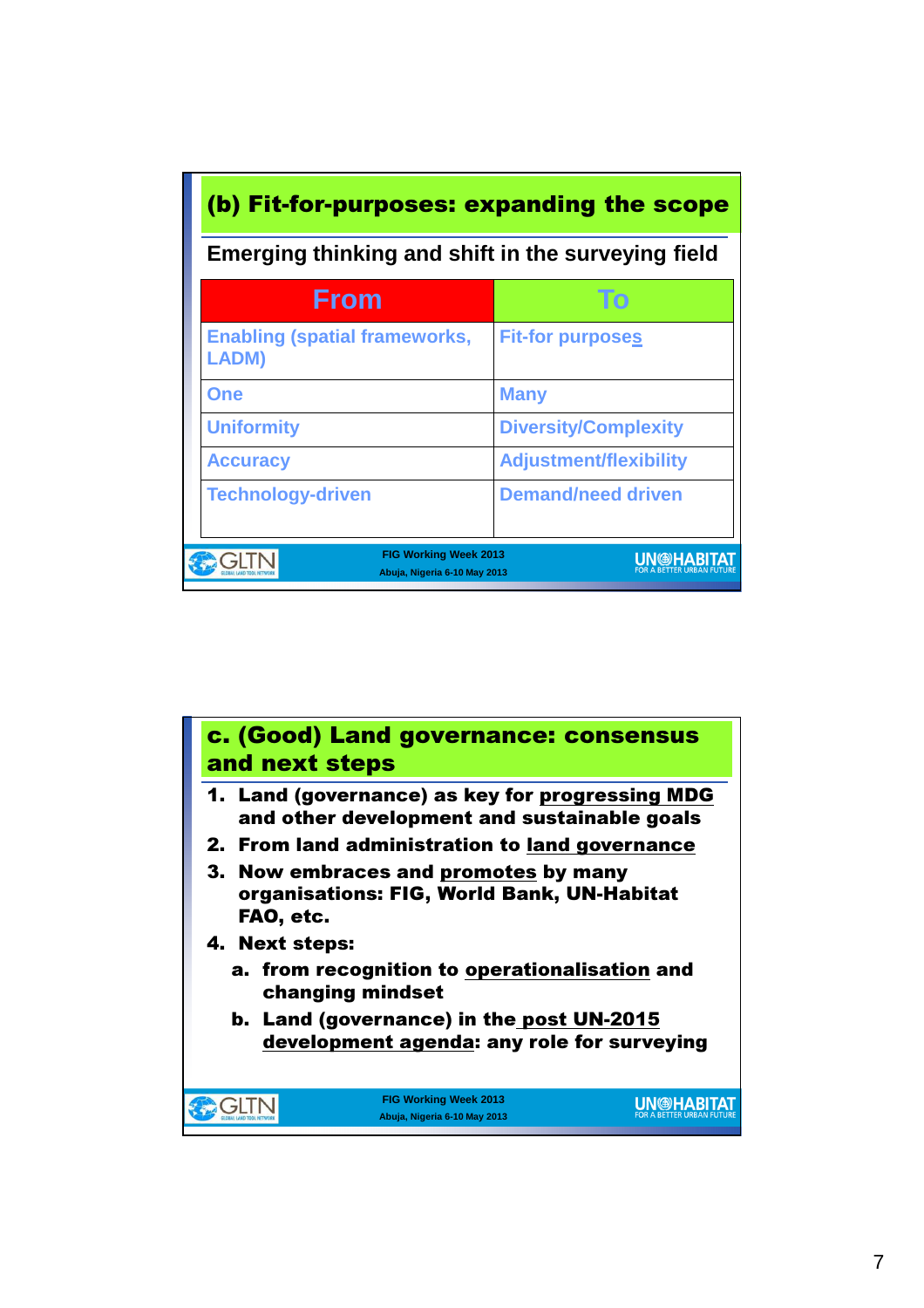

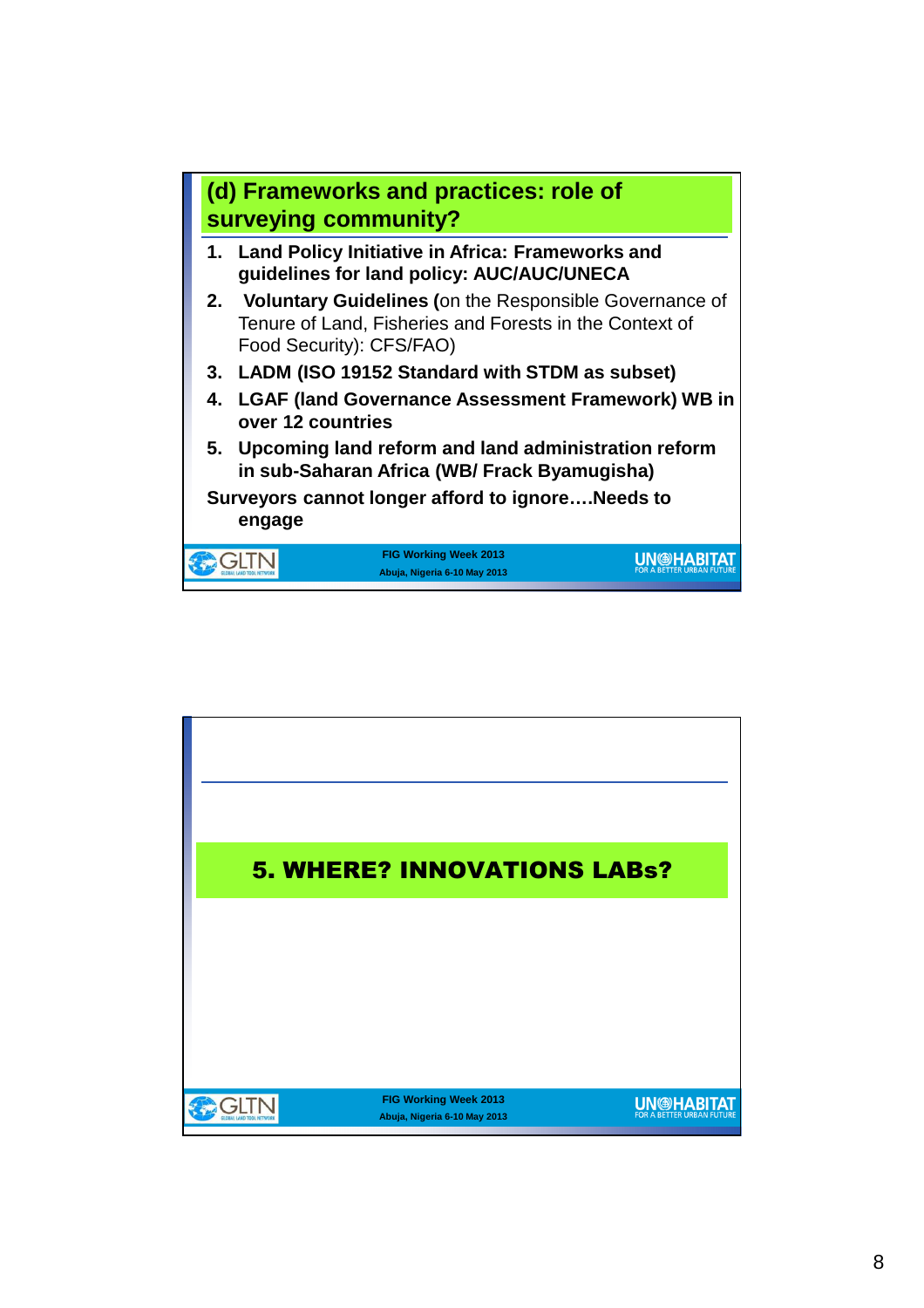

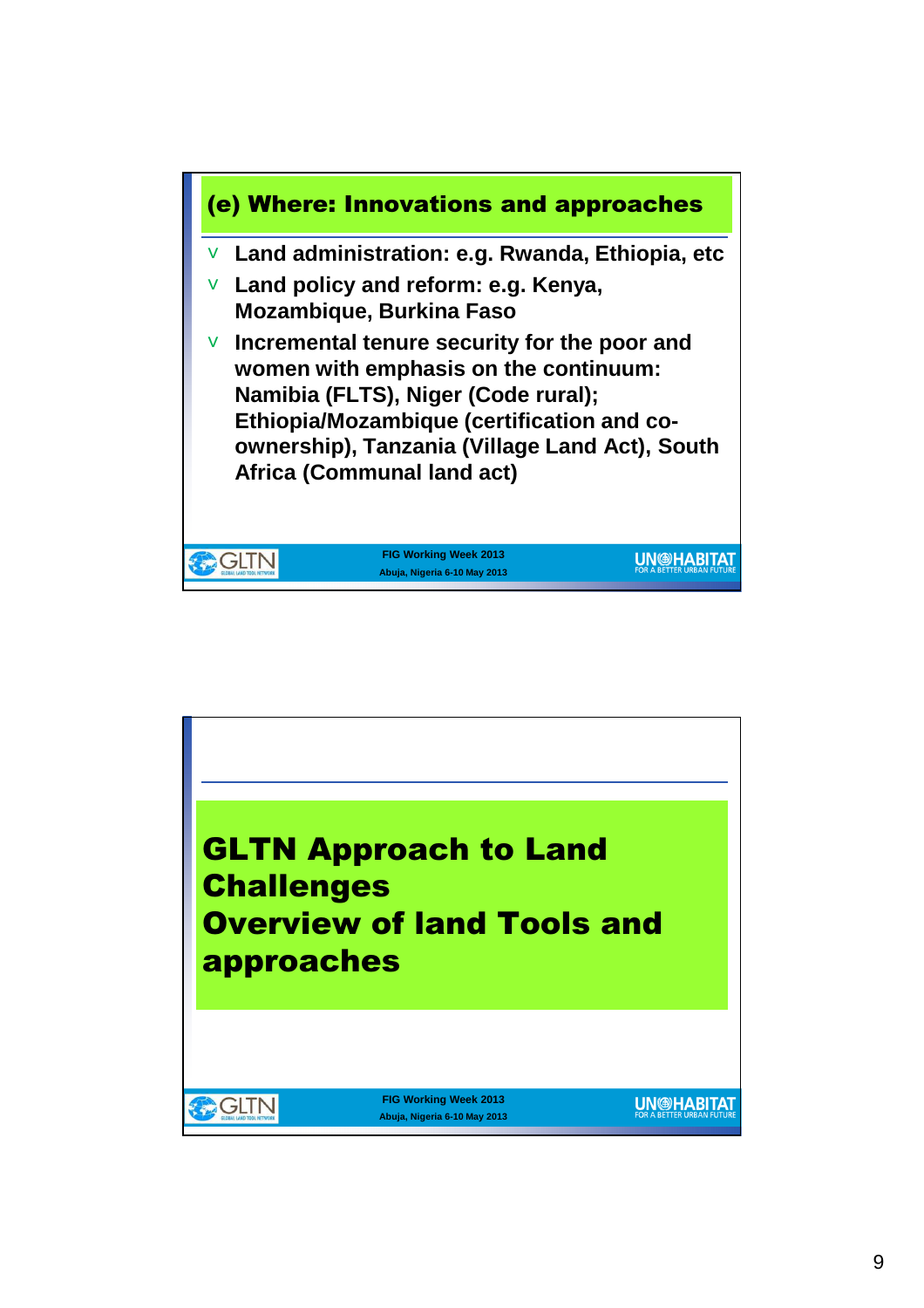

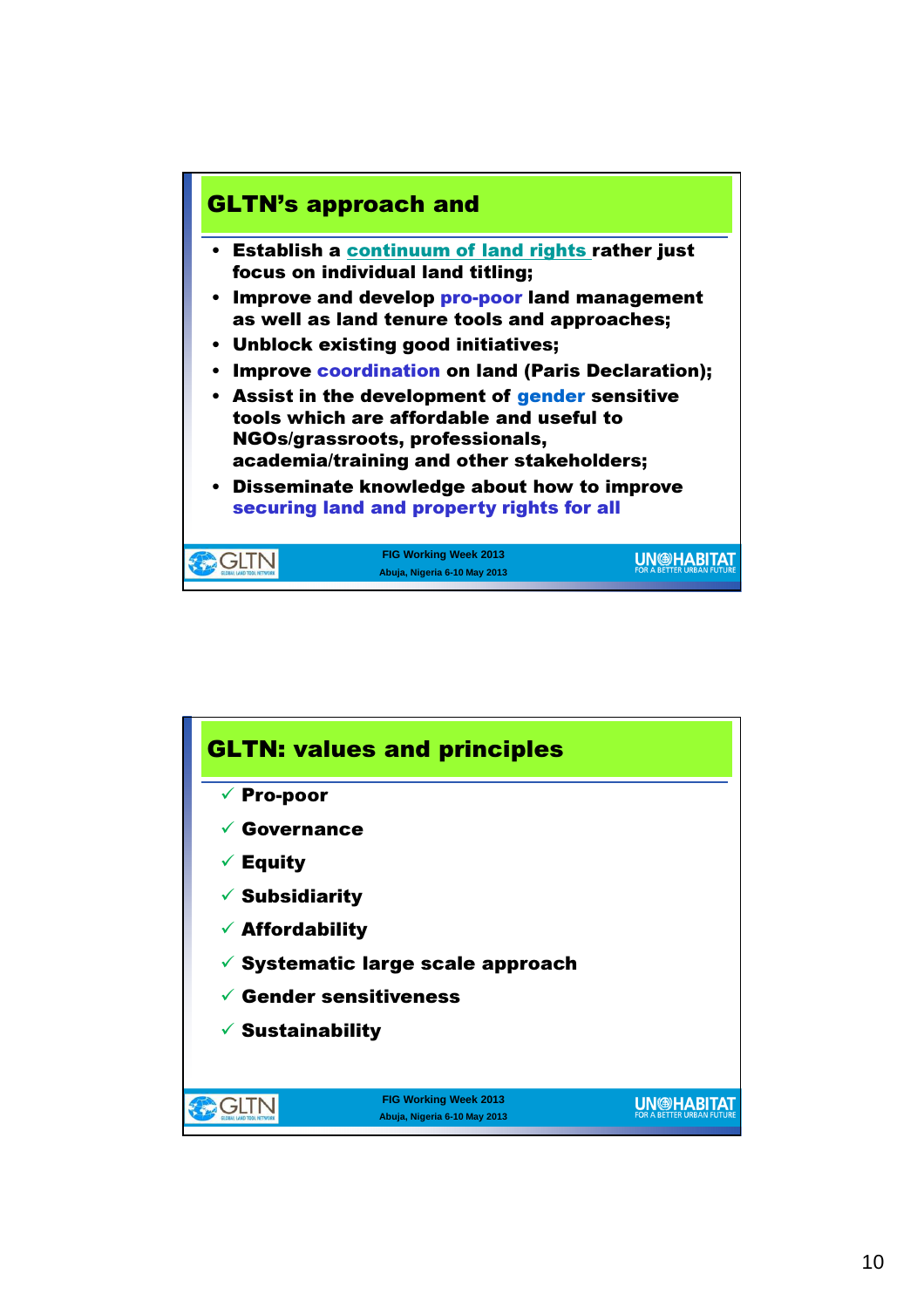

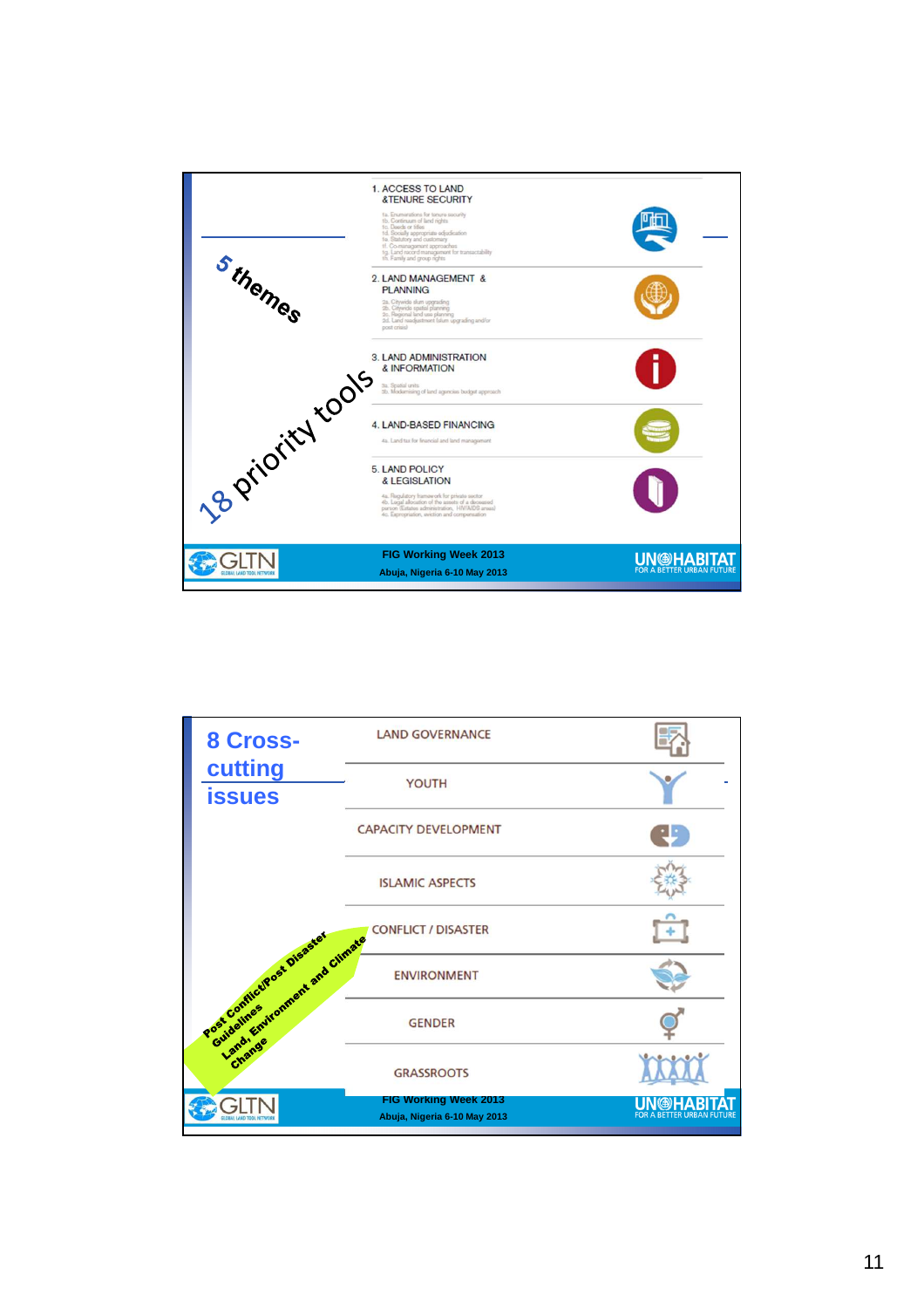

- 1. STDM/LADM- Social Tenure Domain Model (with FIG, ITC, etc,
- 2. Gender Evaluation Criteria (With FIG, HC, etc)
- 3. Land recordation Systems (e.g. ITC, etc)
- 4. Decentralized land administration
- 5. Land re-adjustment (e.g. urbanization and slums)
- 6. Costing and financing land administration services

**FIG Working Week 2013 Abuja, Nigeria 6-10 May 2013**

**UN<sup>@HABITAT**</sup>

- 7. Valuation of unregistered land
- 8. Capacity development

**OGLTN** 

For Further information **GLTN Secretariat** UN-HABITAT, P.O Box 30030, Nairobi 00100, Kenya E-mail: gltn@unhabitat.org Web: www.gltn.net**FIG Working Week 2013 UN@HABITAT** CHTN **Abuja, Nigeria 6-10 May 2013**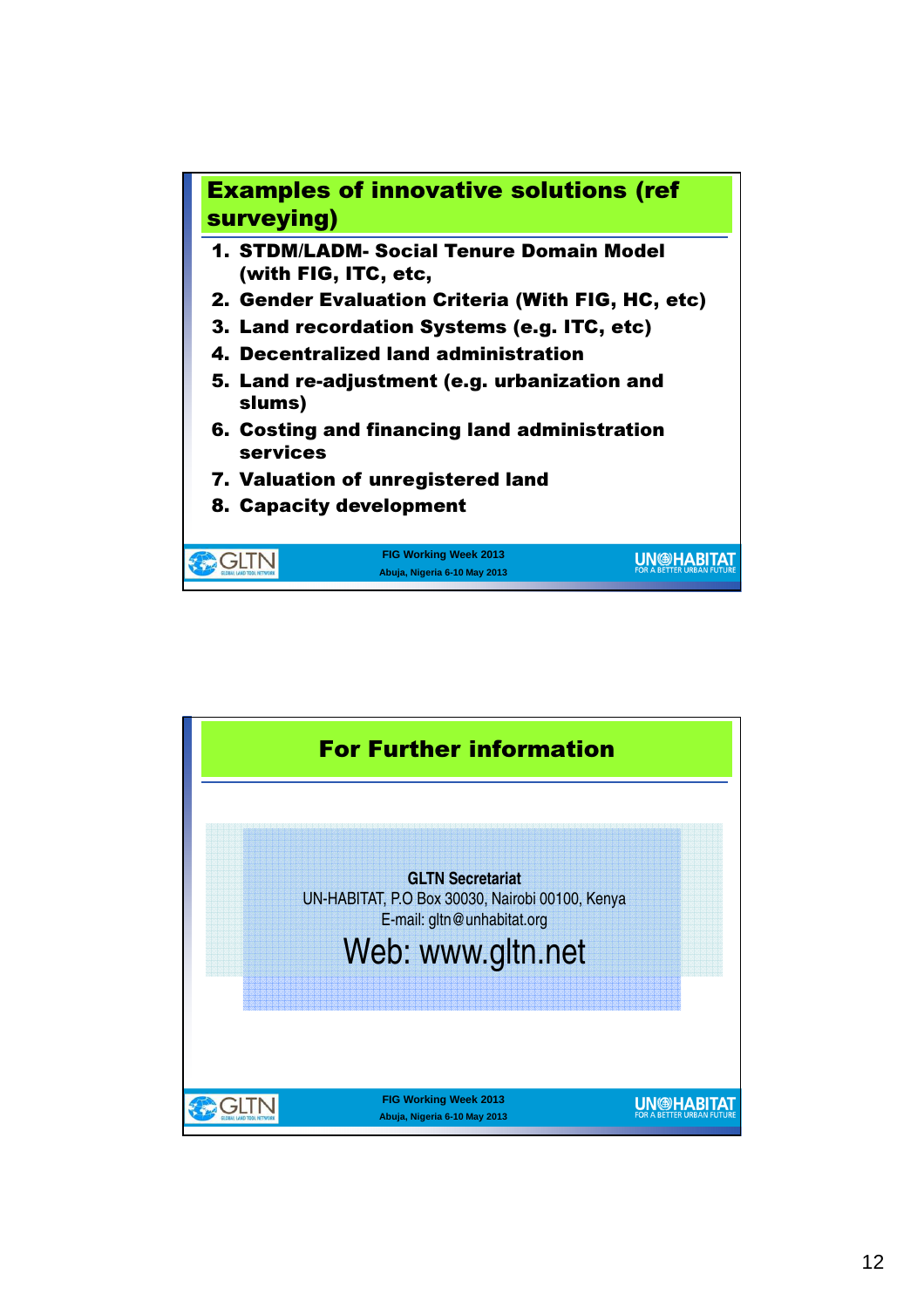

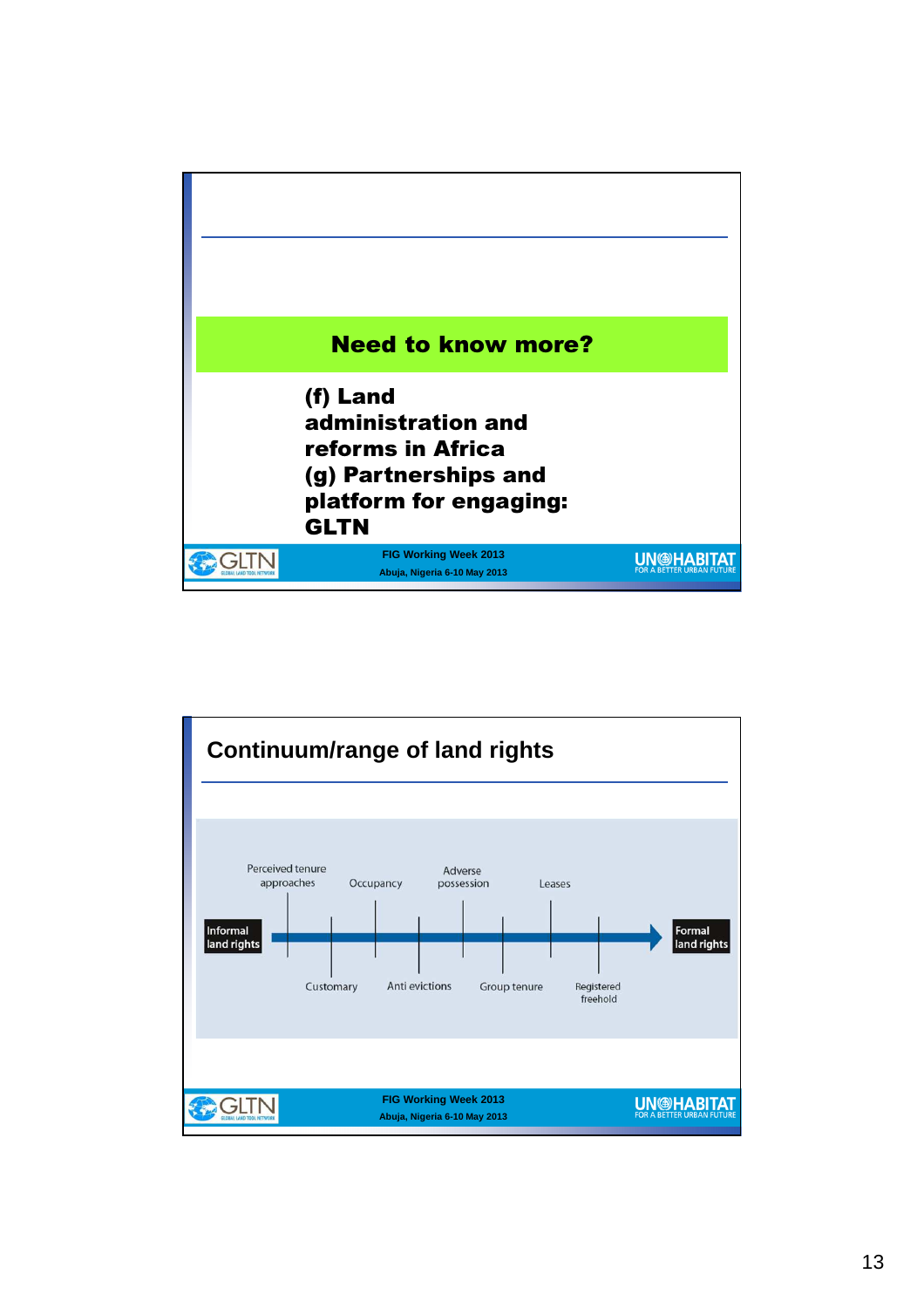

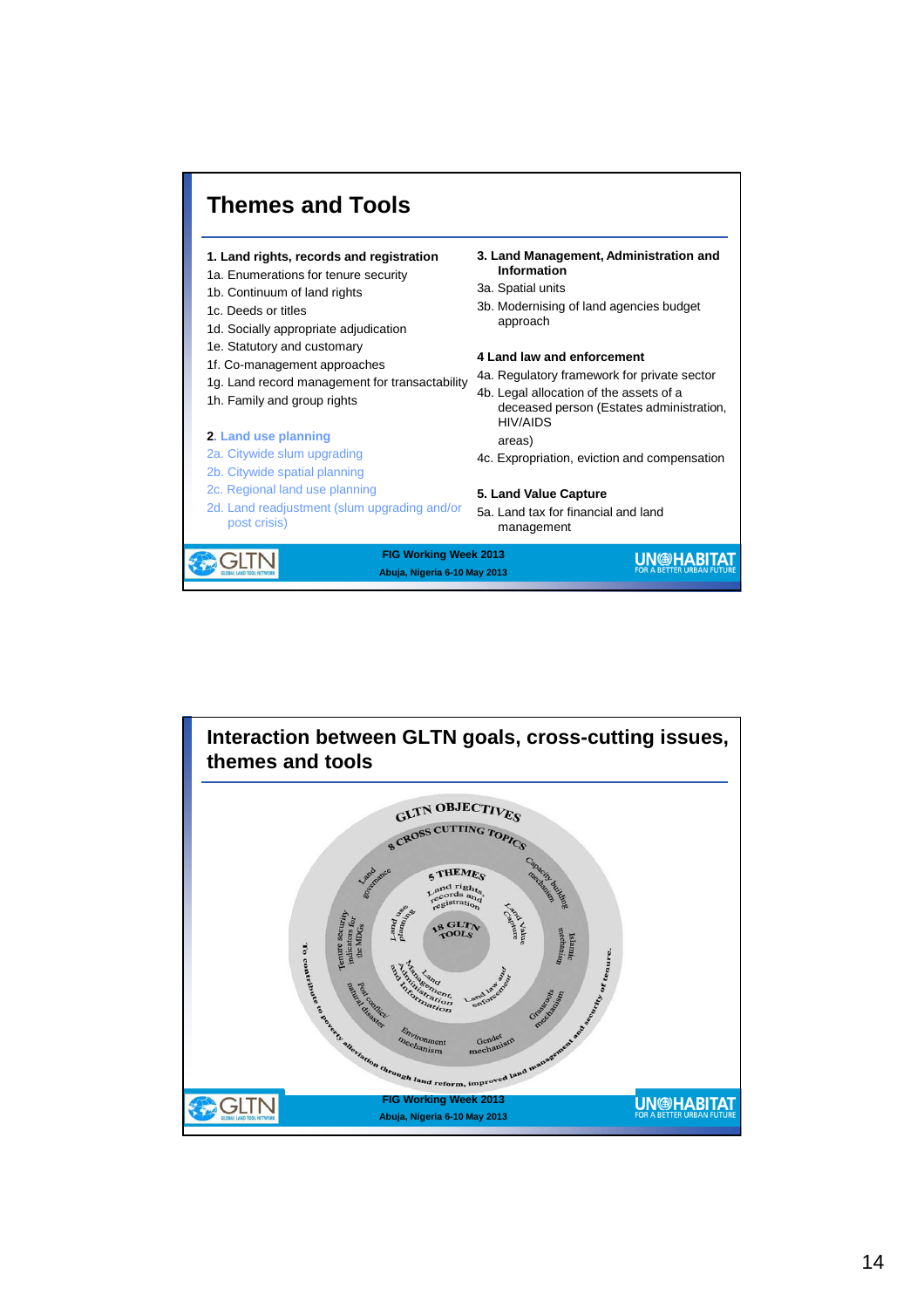